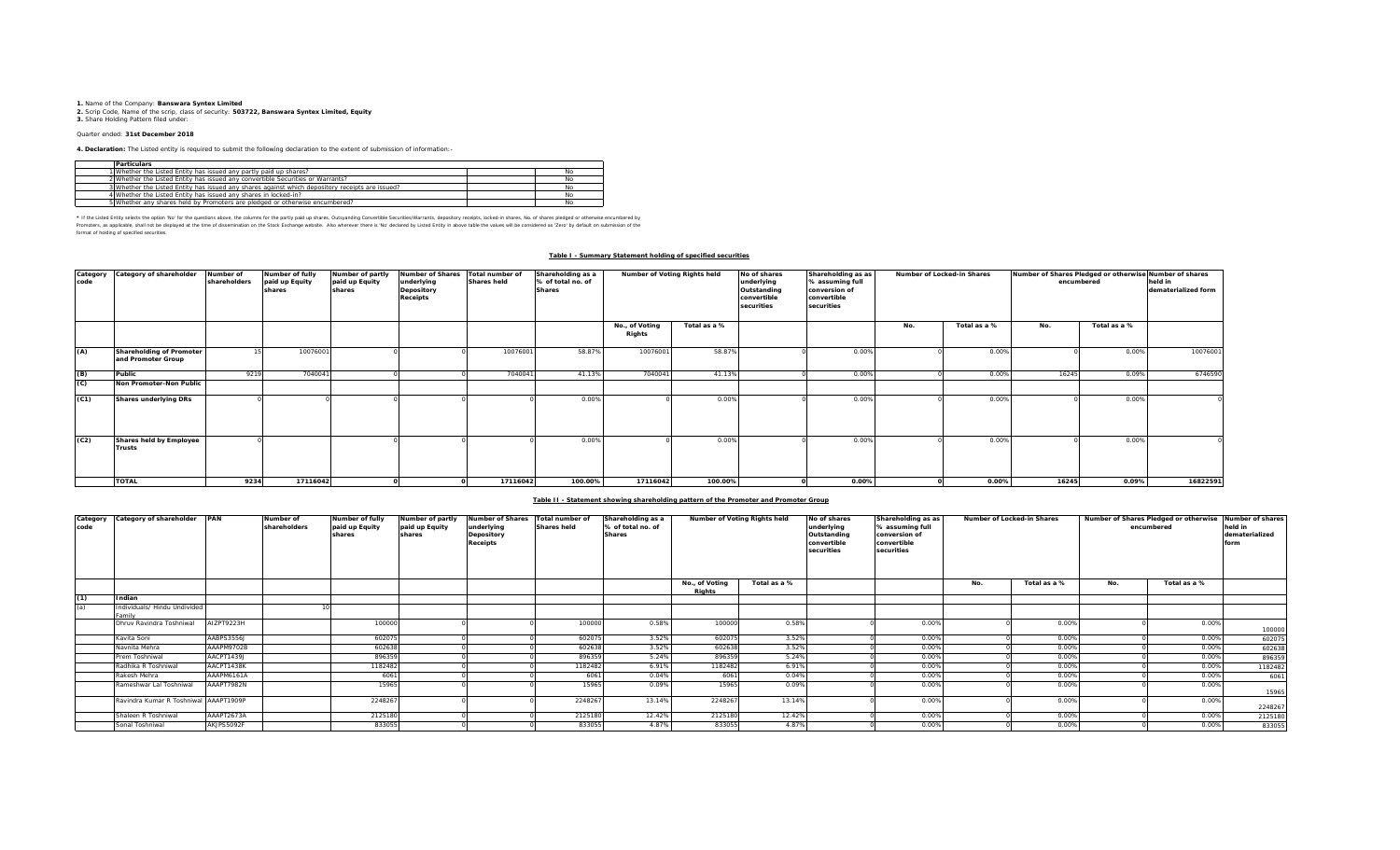|     | Financial Institutions/ Banks                                                                      |            |          |  |          | 0.00%  |          | 0.00%  | 0.00% | 0.00% | 0.00% |          |
|-----|----------------------------------------------------------------------------------------------------|------------|----------|--|----------|--------|----------|--------|-------|-------|-------|----------|
| (d) | <b>Bodies Corporate</b>                                                                            |            |          |  |          |        |          |        |       |       |       |          |
|     | Lawson Trading Co. Pvt Ltd AAACL6061B                                                              |            | 405018   |  | 405018   | 2.37%  | 405018   | 2.37%  | 0.00% | 0.00% | 0.00% | 405018   |
|     | Moonfine Trading Co. Pvt Ltd AACCM2240H                                                            |            | 194500   |  | 194500   | 1.14%  | 194500   | 1.14%  | 0.00% | 0.00% | 0.00% | 194500   |
|     | Niral Trading Pvt Ltd                                                                              | AAACN3463B | 561665   |  | 561665   | 3.28%  | 561665   | 3.28%  | 0.00% | 0.00% | 0.00% | 561665   |
|     | Speedshore Trading Co. Pvt AAECS7228M                                                              |            | 202736   |  | 202736   | 1.18%  | 202736   | 1.18%  | 0.00% | 0.00% | 0.00% | 202736   |
|     | Sub-Total (A)(1)                                                                                   |            | 9976001  |  | 9976001  | 58.28% | 9976001  | 58.28% | 0.00% | 0.00% | 0.00% | 9976001  |
| (2) | Foreign                                                                                            |            |          |  |          |        |          |        |       |       |       |          |
| (a) | Individuals (Non-Resident<br>Individuals/ Foreign<br>Individuals)                                  |            |          |  |          |        |          |        |       |       |       |          |
|     | Udit Ravindra Toshniwal                                                                            | AJIPT4880G | 100000   |  | 100000   | 0.58%  | 100000   | 0.58%  | 0.00% | 0.00% | 0.00% | 100000   |
| (b) | Government                                                                                         |            |          |  |          | 0.00%  |          | 0.00%  | 0.00% | 0.00% | 0.00% |          |
|     | Institutions                                                                                       |            |          |  |          | 0.00%  |          | 0.00%  | 0.00% | 0.00% | 0.00% |          |
| (d) | Foreign Portfolio Investor                                                                         |            |          |  |          | 0.00%  |          | 0.00%  | 0.00% | 0.00% | 0.00% |          |
| (e) | Any Other (specify)                                                                                |            |          |  |          | 0.00%  |          | 0.00%  | 0.00% | 0.00% | 0.00% |          |
|     | Sub-Total (A)(2)                                                                                   |            | 100000   |  | 100000   | 0.58%  | 100000   | 0.58%  | 0.00% | 0.00% | 0.00% | 100000   |
|     | <b>Total Shareholding of</b><br><b>Promoter and Promoter</b><br>Group $(A)$ =<br>$(A)(1) + (A)(2)$ |            | 10076001 |  | 10076001 | 58.87% | 10076001 | 58.87% | 0.00% | 0.00% | 0.00% | 10076001 |

|  | Table III - Statement showing shareholding pattern of the Public shareholder |  |
|--|------------------------------------------------------------------------------|--|
|  |                                                                              |  |

| Category<br>code | Category of shareholder PAN                                                             |            | Number of<br>shareholders | Number of fully<br>paid up Equity<br>shares | Number of partly<br>paid up Equity<br>shares | Number of Shares<br>underlying<br>Depository<br>Receipts | Total number of<br><b>Shares held</b> | Shareholding as a<br>% of total no. of<br><b>Shares</b> | Number of Voting Rights held |        | No of shares<br>underlying<br>Outstanding<br>convertible<br>securities | Shareholding as as<br>% assuming full<br>conversion of<br>convertible<br>securities | Number of Locked-in Shares | Number of Shares Pledged or otherwise Number of shares<br>encumbered |       | held in<br>dematerialized<br>form |
|------------------|-----------------------------------------------------------------------------------------|------------|---------------------------|---------------------------------------------|----------------------------------------------|----------------------------------------------------------|---------------------------------------|---------------------------------------------------------|------------------------------|--------|------------------------------------------------------------------------|-------------------------------------------------------------------------------------|----------------------------|----------------------------------------------------------------------|-------|-----------------------------------|
| (1)              | <b>Institutions</b>                                                                     |            |                           |                                             |                                              |                                                          |                                       |                                                         |                              |        |                                                                        |                                                                                     |                            |                                                                      |       |                                   |
| (a)              | Mutual Funds / UTI                                                                      |            |                           | 300                                         |                                              |                                                          | 300                                   | 0.00%                                                   | 300                          | 0.00%  |                                                                        | 0.00%                                                                               | 0.00%                      |                                                                      | 0.00% |                                   |
| (b)              | Venture Capital Funds                                                                   |            |                           |                                             |                                              |                                                          |                                       | 0.00%                                                   |                              | 0.00%  |                                                                        | 0.00%                                                                               | 0.00%                      |                                                                      | 0.00% |                                   |
| (c)              | Alternate Investment Funds                                                              |            |                           |                                             |                                              |                                                          |                                       | 0.00%                                                   |                              | 0.00%  |                                                                        | 0.00%                                                                               | 0.00%                      |                                                                      | 0.00% |                                   |
| (d)              | Foreign Venture Capital<br>nvestors                                                     |            |                           |                                             |                                              |                                                          |                                       | 0.00%                                                   |                              | 0.00%  |                                                                        | 0.00%                                                                               | 0.00%                      |                                                                      | 0.00% |                                   |
| (e)              | Foreign Portfolio Investors                                                             |            |                           |                                             |                                              |                                                          |                                       | 0.00%                                                   |                              | 0.00%  |                                                                        | 0.00%                                                                               | 0.00%                      |                                                                      | 0.00% |                                   |
| (f)              | Financial Institutions/ Banks                                                           |            |                           | 450                                         |                                              |                                                          | 450                                   | 0.00%                                                   | 450                          | 0.00%  |                                                                        | 0.00%                                                                               | 0.00%                      |                                                                      | 0.00% |                                   |
| (q)              | nsurance Companies                                                                      |            |                           |                                             |                                              |                                                          |                                       | 0.00%                                                   |                              | 0.00%  |                                                                        | 0.00%                                                                               | 0.00%                      |                                                                      | 0.00% |                                   |
| (h)              | Provident Funds/Pension<br>unds                                                         |            |                           |                                             |                                              |                                                          |                                       | 0.00%                                                   |                              | 0.00%  |                                                                        | 0.00%                                                                               | 0.00%                      |                                                                      | 0.00% |                                   |
| (i)              | Any Other (Foreign<br>nstitutional Investors)                                           |            |                           | 76758                                       |                                              |                                                          | 76758                                 | 0.45%                                                   | 76758                        | 0.45%  |                                                                        | 0.00%                                                                               | 0.00%                      |                                                                      | 0.00% | 76758                             |
|                  | Elara India Opportunities<br>und Limited                                                | AABCE6307N |                           | 658780                                      |                                              |                                                          | 658780                                | 3.85%                                                   | 658780                       | 3.85%  |                                                                        | 0.00%                                                                               | 0.00%                      |                                                                      | 0.00% | 658780                            |
|                  | Sub-Total (B)(1)                                                                        |            |                           | 736288                                      |                                              |                                                          | 736288                                | 4.30%                                                   | 736288                       | 4.30%  |                                                                        | 0.00%                                                                               | 0.00%                      |                                                                      | 0.00% | 735538                            |
| (2)              | Central Govt/State<br>Govt(s)/President of<br>India                                     |            |                           |                                             |                                              |                                                          |                                       | 0.00%                                                   |                              | 0.00%  |                                                                        | 0.00%                                                                               | 0.00%                      |                                                                      | 0.00% |                                   |
|                  | Sub-Total (B)(2)                                                                        |            |                           |                                             |                                              |                                                          | $\Omega$                              | 0.00%                                                   | $\Omega$                     | 0.00%  |                                                                        | 0.00%                                                                               | 0.00%                      |                                                                      | 0.00% |                                   |
| (3)              | <b>Non-institutions</b>                                                                 |            |                           |                                             |                                              |                                                          |                                       |                                                         |                              |        |                                                                        |                                                                                     |                            |                                                                      |       |                                   |
| (a)              | Individuals -                                                                           |            |                           |                                             |                                              |                                                          |                                       |                                                         |                              |        |                                                                        |                                                                                     |                            |                                                                      |       |                                   |
|                  | Individual shareholders<br>holding nominal share capital<br>up to Rs. 2 lakh.           |            | 9050                      | 2998189                                     |                                              |                                                          | 2998189                               | 17.52%                                                  | 2998189                      | 17.52% |                                                                        | 0.00%                                                                               | 0.00%                      | 1445                                                                 | 0.01% | 2711666                           |
|                  |                                                                                         |            |                           |                                             |                                              |                                                          |                                       |                                                         |                              |        |                                                                        |                                                                                     |                            |                                                                      |       |                                   |
|                  | i. Individual shareholders<br>holding nominal share capital<br>in excess of Rs. 2 lakh. |            | 16                        | 63381                                       |                                              |                                                          | 63381                                 | 3.70%                                                   | 633811                       | 3.70%  |                                                                        | 0.00%                                                                               | 0.00%                      |                                                                      | 0.00% | 633811                            |
| (b)              | NBFCs registered with RBI                                                               |            |                           |                                             |                                              |                                                          |                                       | 0.00%                                                   |                              | 0.00%  |                                                                        | 0.00%                                                                               | 0.00%                      |                                                                      | 0.00% |                                   |
| (c)              | <b>Employee Trusts</b>                                                                  |            |                           |                                             |                                              |                                                          |                                       | 0.00%                                                   |                              | 0.00%  |                                                                        | 0.00%                                                                               | 0.00%                      |                                                                      | 0.00% |                                   |
| (d)              | Overseas Depositories<br>(holding DRs) (balancing                                       |            |                           |                                             |                                              |                                                          |                                       |                                                         |                              |        |                                                                        |                                                                                     |                            |                                                                      |       |                                   |